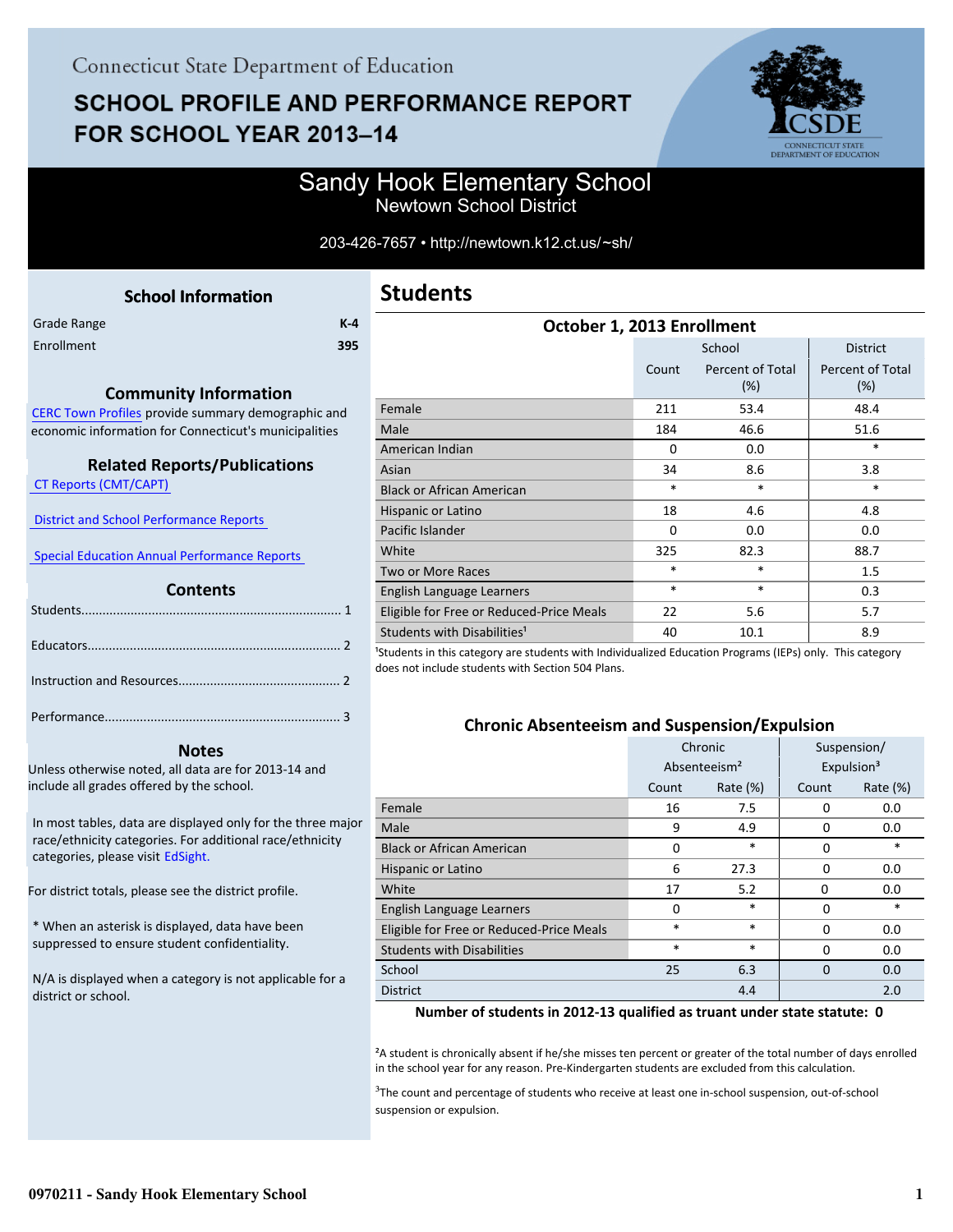# School Profile and Performance Report for School Year 2013-14 Sandy Hook Elementary School Newtown School District

## **Educators**

### **Full-Time Equivalent (FTE)<sup>1</sup> Staff**

|                                                           | <b>FTE</b> |
|-----------------------------------------------------------|------------|
| <b>General Education</b>                                  |            |
| Teachers and Instructors                                  | 30.1       |
| Paraprofessional Instructional Assistants                 | 7.5        |
| <b>Special Education</b>                                  |            |
| Teachers and Instructors                                  | 3.0        |
| Paraprofessional Instructional Assistants                 | 11.0       |
| <b>Administrators, Coordinators and Department Chairs</b> |            |
| School Level                                              | 2.8        |
| Library/Media                                             |            |
| Specialists (Certified)                                   | 1.0        |
| <b>Support Staff</b>                                      | 1.0        |
| Instructional Specialists Who Support Teachers            | 3.0        |
| Counselors, Social Workers and School Psychologists       | 2.0        |
| <b>School Nurses</b>                                      | 2.1        |
| Other Staff Providing Non-Instructional Services/Support  | 13.5       |

<sup>1</sup>In the full-time equivalent count, staff members working part-time in the school are counted as a fraction of full-time. For example, a teacher who works half-time in a school contributes 0.50 to the school's staff count.

#### **Educators by Race/Ethnicity**

|                                     |       | School                     | <b>District</b>         |  |  |
|-------------------------------------|-------|----------------------------|-------------------------|--|--|
|                                     | Count | Percent of Total<br>$(\%)$ | Percent of Total<br>(%) |  |  |
| Asian                               | 0     | 0.0                        | 0.8                     |  |  |
| <b>Black or African</b><br>American | 0     | 0.0                        | 0.2                     |  |  |
| Hispanic                            | 0     | 0.0                        | 1.3                     |  |  |
| Native American                     | 0     | 0.0                        | 0.2                     |  |  |
| White                               | 44    | 100.0                      | 97.5                    |  |  |

### **Classes Taught by Highly Qualified Teachers**²

| Percent of Total (%)                      |      |  |  |
|-------------------------------------------|------|--|--|
| School                                    | 92.1 |  |  |
| School Poverty Quartile: Low              |      |  |  |
| State High Poverty Quartile Schools       | 97.8 |  |  |
| <b>State Low Poverty Quartile Schools</b> | 99.5 |  |  |

²Core academic classes taught by teachers who are fully certified to teach in that subject area.

#### **Classroom Teacher Attendance, 2012-13**

|                                     | School | <b>District</b> |
|-------------------------------------|--------|-----------------|
| Average # of FTE Days Absent Due to | 13.1   | 11 2            |
| Illness or Personal Time            |        |                 |

## **Instruction and Resources**

| <b>School Schedule</b>                |     |                                  |          |  |  |
|---------------------------------------|-----|----------------------------------|----------|--|--|
| Days of Instruction                   | 183 | <b>School Hours for Students</b> |          |  |  |
| <b>Hours of Instruction Per Year</b>  |     | <b>Start Time</b>                | 09:05 AM |  |  |
| Grades 1-12 and Full-Day Kindergarten | 993 | End Time                         | 03:37 PM |  |  |
| Half/Extended Day Kindergarten        | N/A |                                  |          |  |  |

### **Students with Disabilities Who Spend 79.1 to 100 Percent of Time with Nondisabled Peers**⁴

|                                | Count  | Rate $(\%)$ |
|--------------------------------|--------|-------------|
| Autism                         | $\ast$ | *           |
| <b>Emotional Disturbance</b>   | N/A    | N/A         |
| <b>Intellectual Disability</b> | N/A    | N/A         |
| Learning Disability            | 10     | $\ast$      |
| Other Health Impairment        | $\ast$ | $\ast$      |
| <b>Other Disabilities</b>      | N/A    | N/A         |
| Speech/Language Impairment     | 10     | *           |
| School                         | 27     | 90.0        |
| <b>District</b>                |        | 79.4        |
|                                |        |             |

³Ages 6-21